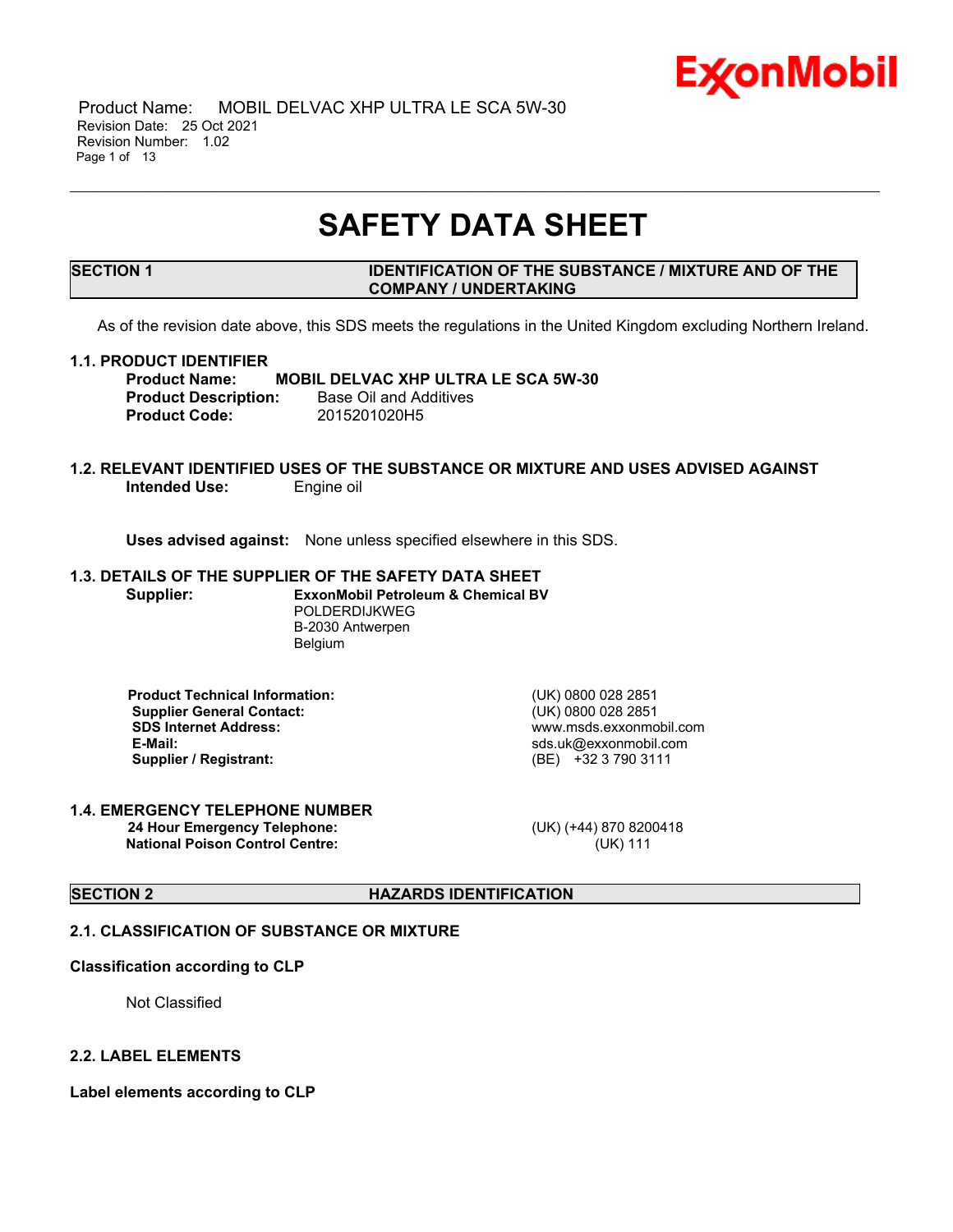

 Product Name: MOBIL DELVAC XHP ULTRA LE SCA 5W-30 Revision Date: 25 Oct 2021 Revision Number: 1.02 Page 2 of 13

#### **Hazard Statements:**

#### Supplemental:

EUH210: Safety data sheet available on request.

#### **2.3. OTHER HAZARDS**

#### **Physical / Chemical Hazards:**

No significant hazards.

#### **Health Hazards:**

High-pressure injection under skin may cause serious damage. Excessive exposure may result in eye, skin, or respiratory irritation.

\_\_\_\_\_\_\_\_\_\_\_\_\_\_\_\_\_\_\_\_\_\_\_\_\_\_\_\_\_\_\_\_\_\_\_\_\_\_\_\_\_\_\_\_\_\_\_\_\_\_\_\_\_\_\_\_\_\_\_\_\_\_\_\_\_\_\_\_\_\_\_\_\_\_\_\_\_\_\_\_\_\_\_\_\_\_\_\_\_\_\_\_\_\_\_\_\_\_\_\_\_\_\_\_\_\_\_\_\_\_\_\_\_\_\_\_\_

#### **Environmental Hazards:**

No significant hazards.Material does not meet the criteria for PBT or vPvB in accordance with REACH Annex XIII.

#### **SECTION 3 COMPOSITION / INFORMATION ON INGREDIENTS**

**3.1. SUBSTANCES** Not Applicable. This material is regulated as a mixture.

#### **3.2. MIXTURES**

This material is defined as a mixture.

#### **Reportable hazardous substance(s) complying with the classification criteria and/or with an exposure limit (OEL)**

| Name                                                                                                        | CAS#       | EC#       | <b>Registration#</b> | <b>Concentration</b> | <b>GHS/CLP</b><br>classification                                                                                    |
|-------------------------------------------------------------------------------------------------------------|------------|-----------|----------------------|----------------------|---------------------------------------------------------------------------------------------------------------------|
| Distillates (petroleum), hydrotreated light<br>paraffinic                                                   | 64742-55-8 | 265-158-7 | 01-2119487077-29     | $1 - 5\%$            | Asp. Tox. 1 H304                                                                                                    |
| PHENOL, TETRAPROPENYL-, SULFURIZED<br>ICARBINOLES. CALCIUM SALTS.                                           |            | 701-251-5 | 01-2119524004-56     | $1 - 5\%$            | Aquatic Chronic 4 H413                                                                                              |
| <b>PHOSPHORODITHIOIC ACID. MIXED 0.0</b><br>BIS (1,3-DIMETHYLBUTYL AND ISO-<br>PR)ESTERS, ZINC SALTS        | 84605-29-8 | 283-392-8 | 01-2119493626-26     | $0.1 - 5.1\%$        | [Acute Tox. 5 H303],<br>[Aquatic Acute 2 H401].<br>Aquatic Chronic 2 H411<br>Skin Irrit. 2 H315.<br>Eye Dam. 1 H318 |
| PHOSPHORODITHIOIC ACID, MIXED O.O-<br>BIS(2-ETHYLHEXYL AND ISO-BU AND ISO-<br><b>PR) ESTERS, ZINC SALTS</b> | 85940-28-9 | 288-917-4 | 01-2119521201-61     | $0.1 - 5.1\%$        | [Aquatic Acute 2 H401].<br>Aquatic Chronic 2 H411.<br>Skin Irrit. 2 H315.<br>Eye Dam. 1 H318                        |
| Distillates (petroleum), hydrotreated heavy<br>paraffinic                                                   | 64742-54-7 | 265-157-1 | 01-2119484627-25     | $40 - 50\%$          | Asp. Tox. 1 H304                                                                                                    |

Note - any classification in brackets is a GHS building block that was not adopted in CLP and therefore is not applicable in the countries which have implemented CLP and is shown for informational purposes only.

Note: See SDS Section 16 for full text of hazard statements.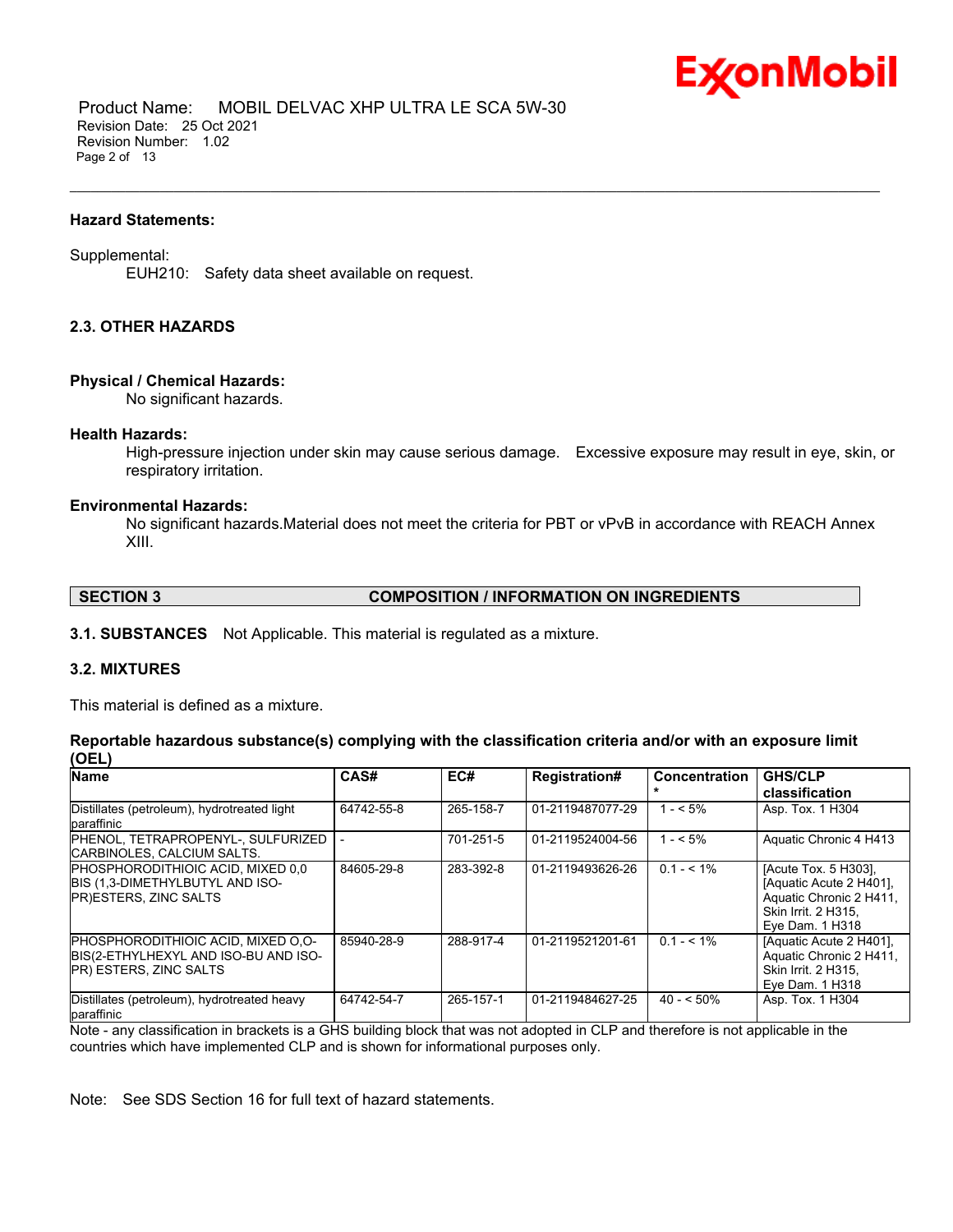

 Product Name: MOBIL DELVAC XHP ULTRA LE SCA 5W-30 Revision Date: 25 Oct 2021 Revision Number: 1.02 Page 3 of 13

#### **SECTION 4 FIRST AID MEASURES**

\_\_\_\_\_\_\_\_\_\_\_\_\_\_\_\_\_\_\_\_\_\_\_\_\_\_\_\_\_\_\_\_\_\_\_\_\_\_\_\_\_\_\_\_\_\_\_\_\_\_\_\_\_\_\_\_\_\_\_\_\_\_\_\_\_\_\_\_\_\_\_\_\_\_\_\_\_\_\_\_\_\_\_\_\_\_\_\_\_\_\_\_\_\_\_\_\_\_\_\_\_\_\_\_\_\_\_\_\_\_\_\_\_\_\_\_\_

#### **4.1. DESCRIPTION OF FIRST AID MEASURES**

#### **INHALATION**

Remove from further exposure. For those providing assistance, avoid exposure to yourself or others. Use adequate respiratory protection. If respiratory irritation, dizziness, nausea, or unconsciousness occurs, seek immediate medical assistance. If breathing has stopped, assist ventilation with a mechanical device or use mouth-to-mouth resuscitation.

#### **SKIN CONTACT**

Wash contact areas with soap and water. If product is injected into or under the skin, or into any part of the body, regardless of the appearance of the wound or its size, the individual should be evaluated immediately by a physician as a surgical emergency. Even though initial symptoms from high pressure injection may be minimal or absent, early surgical treatment within the first few hours may significantly reduce the ultimate extent of injury.

#### **EYE CONTACT**

Flush thoroughly with water. If irritation occurs, get medical assistance.

#### **INGESTION**

First aid is normally not required. Seek medical attention if discomfort occurs.

#### **4.2. MOST IMPORTANT SYMPTOMS AND EFFECTS, BOTH ACUTE AND DELAYED**

Local necrosis as evidenced by delayed onset of pain and tissue damage a few hours after injection.

#### **4.3. INDICATION OF ANY IMMEDIATE MEDICAL ATTENTION AND SPECIAL TREATMENT NEEDED**

The need to have special means for providing specific and immediate medical treatment available in the workplace is not expected.

#### **SECTION 5 FIRE FIGHTING MEASURES**

#### **5.1. EXTINGUISHING MEDIA**

**Suitable Extinguishing Media:** Use water fog, foam, dry chemical or carbon dioxide (CO2) to extinguish flames.

**Unsuitable Extinguishing Media:** Straight streams of water

#### **5.2. SPECIAL HAZARDS ARISING FROM THE SUBSTANCE OR MIXTURE**

**Hazardous Combustion Products:** Aldehydes, Incomplete combustion products, Oxides of carbon, Smoke, Fume, Sulphur oxides

#### **5.3. ADVICE FOR FIRE FIGHTERS**

**Fire Fighting Instructions:** Evacuate area. Prevent run-off from fire control or dilution from entering streams, sewers or drinking water supply. Fire-fighters should use standard protective equipment and in enclosed spaces, self-contained breathing apparatus (SCBA). Use water spray to cool fire exposed surfaces and to protect personnel.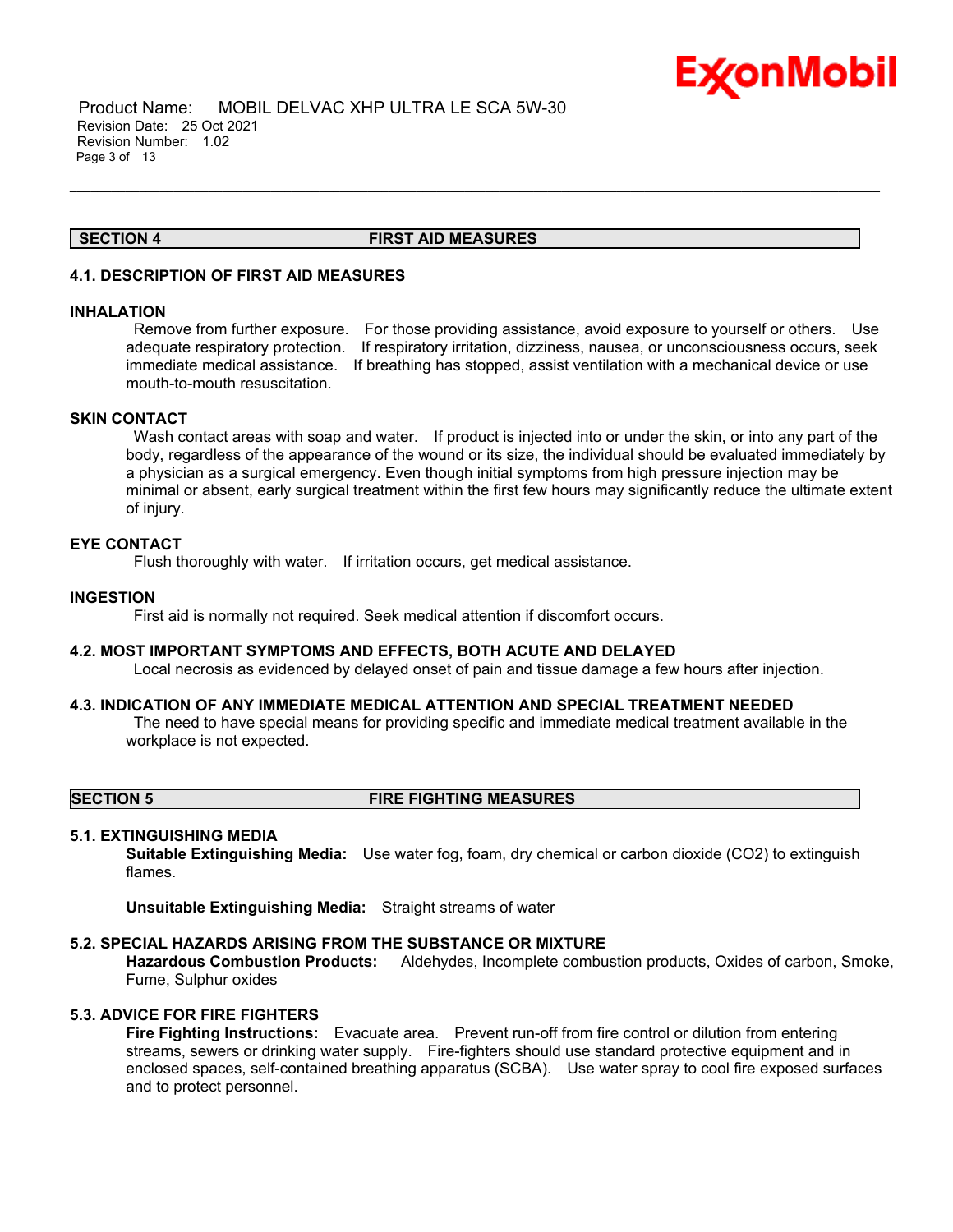Product Name: MOBIL DELVAC XHP ULTRA LE SCA 5W-30 Revision Date: 25 Oct 2021 Revision Number: 1.02 Page 4 of 13

#### \_\_\_\_\_\_\_\_\_\_\_\_\_\_\_\_\_\_\_\_\_\_\_\_\_\_\_\_\_\_\_\_\_\_\_\_\_\_\_\_\_\_\_\_\_\_\_\_\_\_\_\_\_\_\_\_\_\_\_\_\_\_\_\_\_\_\_\_\_\_\_\_\_\_\_\_\_\_\_\_\_\_\_\_\_\_\_\_\_\_\_\_\_\_\_\_\_\_\_\_\_\_\_\_\_\_\_\_\_\_\_\_\_\_\_\_\_ **FLAMMABILITY PROPERTIES Flash Point [Method]:** >200°C (392°F) [ASTM D-92]

**Upper/Lower Flammable Limits (Approximate volume % in air):** UEL: 7.0 LEL: 0.9 [test method unavailable]

**Autoignition Temperature:** No data available

## **SECTION 6 ACCIDENTAL RELEASE MEASURES**

## **6.1. PERSONAL PRECAUTIONS, PROTECTIVE EQUIPMENT AND EMERGENCY PROCEDURES**

## **NOTIFICATION PROCEDURES**

In the event of a spill or accidental release, notify relevant authorities in accordance with all applicable regulations.

#### **PROTECTIVE MEASURES**

Avoid contact with spilled material. See Section 5 for fire fighting information. See the Hazard Identification Section for Significant Hazards. See Section 4 for First Aid Advice. See Section 8 for advice on the minimum requirements for personal protective equipment. Additional protective measures may be necessary, depending on the specific circumstances and/or the expert judgment of the emergency responders.

For emergency responders: Respiratory protection: respiratory protection will be necessary only in special cases, e.g., formation of mists. Half-face or full-face respirator with filter(s) for dust/organic vapor or Self Contained Breathing Apparatus (SCBA) can be used depending on the size of spill and potential level of exposure. If the exposure cannot be completely characterized or an oxygen deficient atmosphere is possible or anticipated, SCBA is recommended. Work gloves that are resistant to hydrocarbons are recommended. Gloves made of polyvinyl acetate (PVA) are not water-resistant and are not suitable for emergency use. Chemical goggles are recommended if splashes or contact with eyes is possible. Small spills: normal antistatic work clothes are usually adequate. Large spills: full body suit of chemical resistant, antistatic material is recommended.

## **6.2. ENVIRONMENTAL PRECAUTIONS**

Large Spills: Dyke far ahead of liquid spill for later recovery and disposal. Prevent entry into waterways, sewers, basements or confined areas.

## **6.3. METHODS AND MATERIAL FOR CONTAINMENT AND CLEANING UP**

**Land Spill:** Stop leak if you can do so without risk. Recover by pumping or with suitable absorbent.

**Water Spill:** Stop leak if you can do so without risk. Confine the spill immediately with booms. Warn other shipping. Remove from the surface by skimming or with suitable absorbents. Seek the advice of a specialist before using dispersants.

Water spill and land spill recommendations are based on the most likely spill scenario for this material; however, geographic conditions, wind, temperature, (and in the case of a water spill) wave and current direction and speed may greatly influence the appropriate action to be taken. For this reason, local experts should be consulted. Note: Local regulations may prescribe or limit action to be taken.

## **6.4. REFERENCES TO OTHER SECTIONS**

See Sections 8 and 13.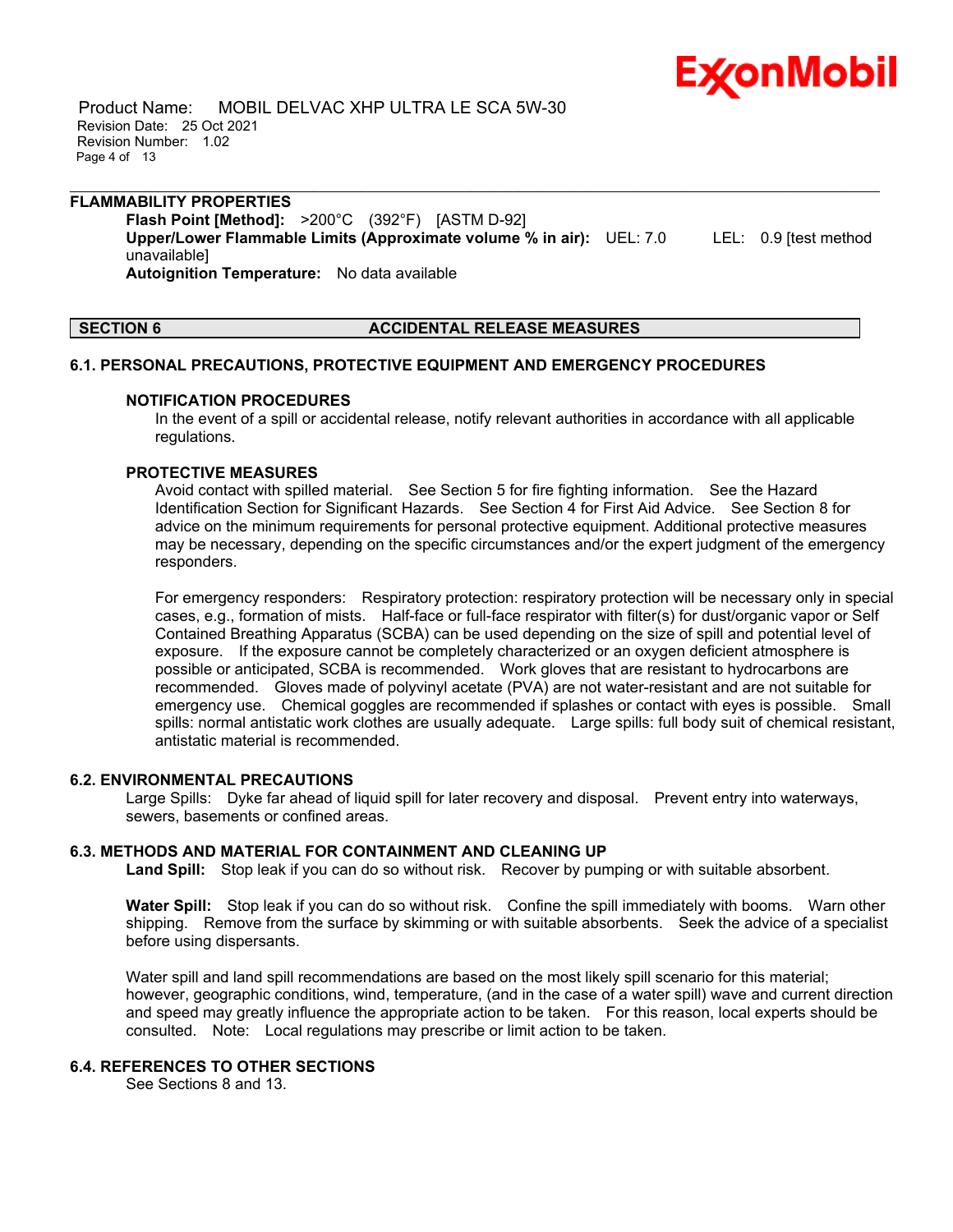Product Name: MOBIL DELVAC XHP ULTRA LE SCA 5W-30 Revision Date: 25 Oct 2021 Revision Number: 1.02 Page 5 of 13

#### \_\_\_\_\_\_\_\_\_\_\_\_\_\_\_\_\_\_\_\_\_\_\_\_\_\_\_\_\_\_\_\_\_\_\_\_\_\_\_\_\_\_\_\_\_\_\_\_\_\_\_\_\_\_\_\_\_\_\_\_\_\_\_\_\_\_\_\_\_\_\_\_\_\_\_\_\_\_\_\_\_\_\_\_\_\_\_\_\_\_\_\_\_\_\_\_\_\_\_\_\_\_\_\_\_\_\_\_\_\_\_\_\_\_\_\_\_ **SECTION 7 HANDLING AND STORAGE**

## **7.1. PRECAUTIONS FOR SAFE HANDLING**

Avoid contact with used product. Prevent small spills and leakage to avoid slip hazard. Material can accumulate static charges which may cause an electrical spark (ignition source). When the material is handled in bulk, an electrical spark could ignite any flammable vapors from liquids or residues that may be present (e.g., during switch-loading operations). Use proper bonding and/or earthing procedures. However, bonding and earthing may not eliminate the hazard from static accumulation. Consult local applicable standards for guidance. Additional references include American Petroleum Institute 2003 (Protection Against Ignitions Arising out of Static, Lightning and Stray Currents) or National Fire Protection Agency 77 (Recommended Practice on Static Electricity) or CENELEC CLC/TR 50404 (Electrostatics - Code of practice for the avoidance of hazards due to static electricity).

**Static Accumulator:** This material is a static accumulator.

#### **7.2. CONDITIONS FOR SAFE STORAGE, INCLUDING ANY INCOMPATIBILITIES**

The type of container used to store the material may affect static accumulation and dissipation. Do not store in open or unlabelled containers. Keep away from incompatible materials.

#### **7.3. SPECIFIC END USES**

Section 1 informs about identified end-uses. No industrial or sector specific guidance available.

**SECTION 8 EXPOSURE CONTROLS / PERSONAL PROTECTION**

## **8.1. CONTROL PARAMETERS**

#### **EXPOSURE LIMIT VALUES**

#### **Exposure limits/standards (Note: Exposure limits are not additive)**

| <b>Substance Name</b>                 | <b>Form</b> | Limit/Standard |                  | <b>Note</b> | <b>Source</b> |
|---------------------------------------|-------------|----------------|------------------|-------------|---------------|
| Distillates (petroleum), hydrotreated |             | <b>TWA</b>     | $5 \text{ mg/m}$ |             | <b>ACGIH</b>  |
| heavy paraffinic                      | Inhalable   |                |                  |             |               |
|                                       | fraction.   |                |                  |             |               |
| Distillates (petroleum), hydrotreated |             | TWA            | $5 \text{ mg/m}$ |             | <b>ACGIH</b>  |
| light paraffinic                      | Inhalable   |                |                  |             |               |
|                                       | fraction.   |                |                  |             |               |

**Exposure limits/standards for materials that can be formed when handling this product:** When mists/aerosols can occur the following is recommended:  $5 \text{ mg/m}^3$  - ACGIH TLV (inhalable fraction).

Note: Information about recommended monitoring procedures can be obtained from the relevant agency(ies)/institute(s):

UK Health and Safety Executive (HSE)

## **DERIVED NO EFFECT LEVEL (DNEL)/DERIVED MINIMAL EFFECT LEVEL (DMEL)**

**Worker**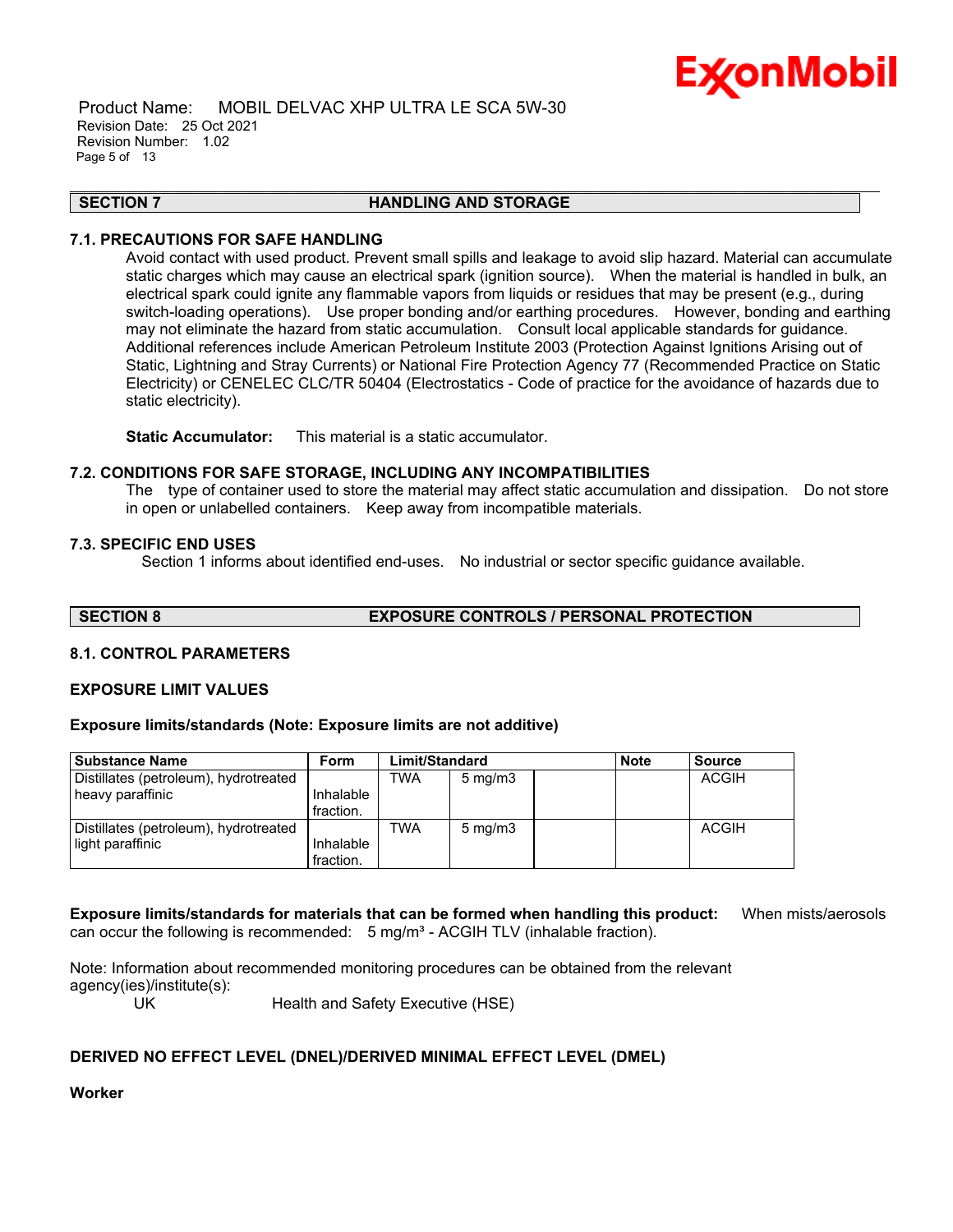

#### Product Name: MOBIL DELVAC XHP ULTRA LE SCA 5W-30 Revision Date: 25 Oct 2021 Revision Number: 1.02 Page 6 of 13

| <b>Substance Name</b>                 | Dermal | <b>Inhalation</b>       |
|---------------------------------------|--------|-------------------------|
| Distillates (petroleum), hydrotreated | ' NA   | 5.4 mg/m3 DNEL, Chronic |
| heavy paraffinic                      |        | Exposure, Local Effects |

\_\_\_\_\_\_\_\_\_\_\_\_\_\_\_\_\_\_\_\_\_\_\_\_\_\_\_\_\_\_\_\_\_\_\_\_\_\_\_\_\_\_\_\_\_\_\_\_\_\_\_\_\_\_\_\_\_\_\_\_\_\_\_\_\_\_\_\_\_\_\_\_\_\_\_\_\_\_\_\_\_\_\_\_\_\_\_\_\_\_\_\_\_\_\_\_\_\_\_\_\_\_\_\_\_\_\_\_\_\_\_\_\_\_\_\_\_

#### **Consumer**

| l Substance Name                      | Dermal | l Inhalation                 | Oral |
|---------------------------------------|--------|------------------------------|------|
| Distillates (petroleum), hydrotreated | l NA   | 1.2 mg/m3 DNEL, Chronic   NA |      |
| heavy paraffinic                      |        | l Exposure. Local Effects    |      |

Note: The Derived No Effect Level (DNEL) is an estimated safe level of exposure that is derived from toxicity data in accord with specific guidance within the REACH regulation. The DNEL may differ from an Occupational Exposure Limit (OEL) for the same chemical. OELs may be recommended by an individual company, a governmental regulatory body or an expert organization, such as the Scientific Committee for Occupational Exposure Limits (SCOEL) or the American Conference of Governmental Industrial Hygienists (ACGIH). OELs are considered to be safe exposure levels for a typical worker in an occupational setting for an 8-hour work shift, 40 hour work week, as a time weighted average (TWA) or a 15 minute short-term exposure limit (STEL). While also considered to be protective of health, OELs are derived by a process different from that of REACH.

## **PREDICTED NO EFFECT CONCENTRATION (PNEC)**

| <b>Substance Name</b>                                                      | lAqua<br>(fresh<br>lwater) | lAqua<br>l(marine<br>lwater) | lAqua<br>l(intermittent<br>release) | <b>Sewage</b><br><b>Itreatment</b><br><b>Iplant</b> | <b>Sediment</b> | <b>Soil</b> | <b>Oral</b><br>l(secondarv<br>poisoning) |
|----------------------------------------------------------------------------|----------------------------|------------------------------|-------------------------------------|-----------------------------------------------------|-----------------|-------------|------------------------------------------|
| <b>Distillates</b><br>$ $ (petroleum),<br>hydrotreated heavy<br>paraffinic | <b>NA</b>                  | INA                          | <b>NA</b>                           | <b>NA</b>                                           | <b>INA</b>      | <b>NA</b>   | $ 9.33 \text{ mg}$ / kg<br>(food)        |

## **8.2. EXPOSURE CONTROLS**

#### **ENGINEERING CONTROLS**

The level of protection and types of controls necessary will vary depending upon potential exposure conditions. Control measures to consider:

No special requirements under ordinary conditions of use and with adequate ventilation.

#### **PERSONAL PROTECTION**

Personal protective equipment selections vary based on potential exposure conditions such as applications, handling practices, concentration and ventilation. Information on the selection of protective equipment for use with this material, as provided below, is based upon intended, normal usage.

**Respiratory Protection:** If engineering controls do not maintain airborne contaminant concentrations at a level which is adequate to protect worker health, an approved respirator may be appropriate. Respirator selection, use, and maintenance must be in accordance with regulatory requirements, if applicable. Types of respirators to be considered for this material include:

No special requirements under ordinary conditions of use and with adequate ventilation.

For high airborne concentrations, use an approved supplied-air respirator, operated in positive pressure mode.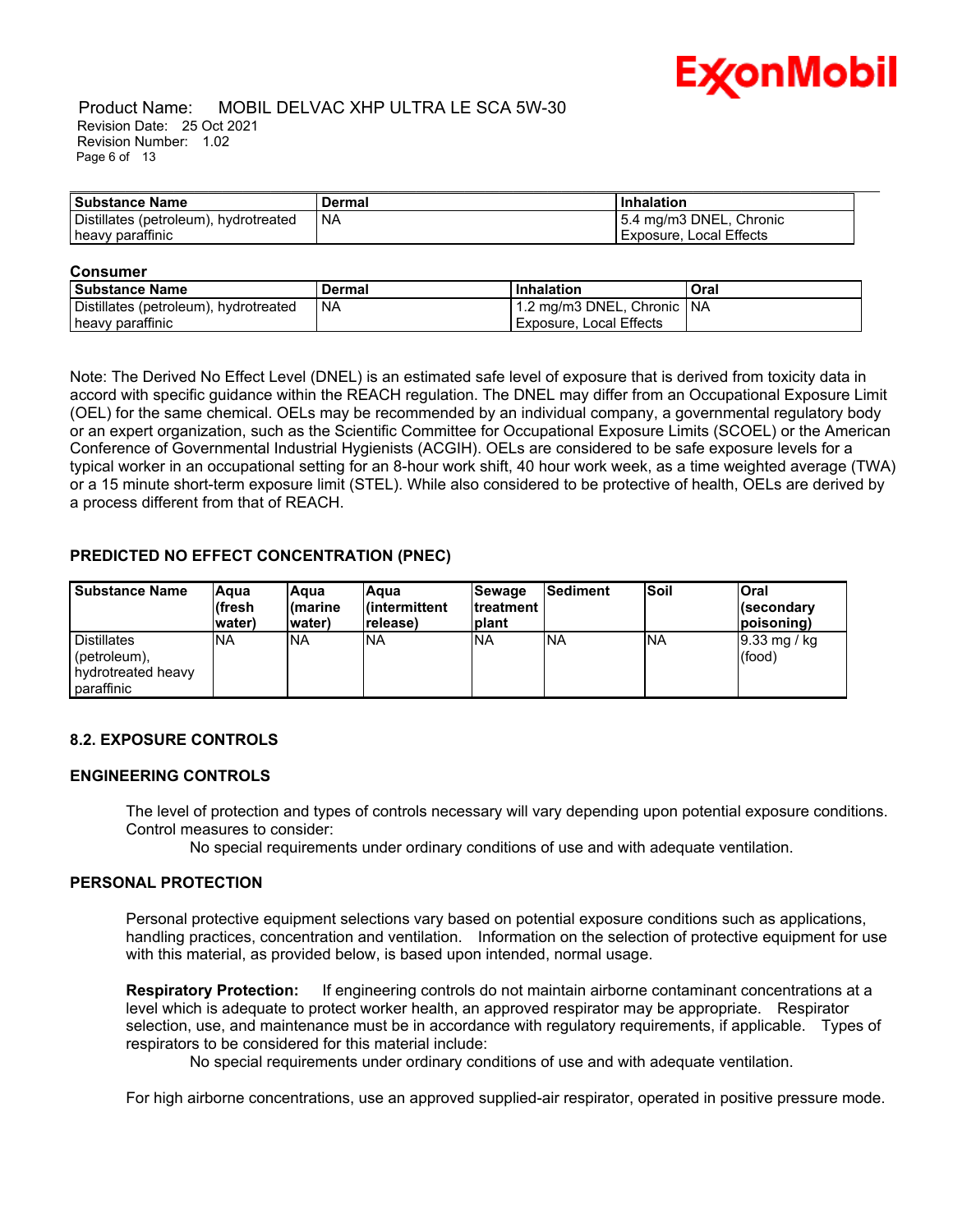

 Product Name: MOBIL DELVAC XHP ULTRA LE SCA 5W-30 Revision Date: 25 Oct 2021 Revision Number: 1.02 Page 7 of 13

\_\_\_\_\_\_\_\_\_\_\_\_\_\_\_\_\_\_\_\_\_\_\_\_\_\_\_\_\_\_\_\_\_\_\_\_\_\_\_\_\_\_\_\_\_\_\_\_\_\_\_\_\_\_\_\_\_\_\_\_\_\_\_\_\_\_\_\_\_\_\_\_\_\_\_\_\_\_\_\_\_\_\_\_\_\_\_\_\_\_\_\_\_\_\_\_\_\_\_\_\_\_\_\_\_\_\_\_\_\_\_\_\_\_\_\_\_ Supplied air respirators with an escape bottle may be appropriate when oxygen levels are inadequate, gas/vapour warning properties are poor, or if air purifying filter capacity/rating may be exceeded.

**Hand Protection:** Any specific glove information provided is based on published literature and glove manufacturer data. Glove suitability and breakthrough time will differ depending on the specific use conditions. Contact the glove manufacturer for specific advice on glove selection and breakthrough times for your use conditions. Inspect and replace worn or damaged gloves. The types of gloves to be considered for this material include:

No protection is ordinarily required under normal conditions of use.

**Eye Protection:** If contact is likely, safety glasses with side shields are recommended.

**Skin and Body Protection:** Any specific clothing information provided is based on published literature or manufacturer data. The types of clothing to be considered for this material include:

No skin protection is ordinarily required under normal conditions of use. In accordance with good industrial hygiene practices, precautions should be taken to avoid skin contact.

**Specific Hygiene Measures:** Always observe good personal hygiene measures, such as washing after handling the material and before eating, drinking, and/or smoking. Routinely wash work clothing and protective equipment to remove contaminants. Discard contaminated clothing and footwear that cannot be cleaned. Practice good housekeeping.

#### **ENVIRONMENTAL CONTROLS**

Comply with applicable environmental regulations limiting discharge to air, water and soil. Protect the environment by applying appropriate control measures to prevent or limit emissions.

#### **SECTION 9 PHYSICAL AND CHEMICAL PROPERTIES**

**Note: Physical and chemical properties are provided for safety, health and environmental considerations only and may not fully represent product specifications. Contact the Supplier for additional information.**

## **9.1. INFORMATION ON BASIC PHYSICAL AND CHEMICAL PROPERTIES**

**Physical State:** Liquid **Colour:** Brown **Odour:** Characteristic **Odour Threshold:** No data available **pH:** Not technically feasible **Melting Point:** Not technically feasible **Freezing Point:** No data available **Initial Boiling Point / and Boiling Range:** > 316°C (600°F) [test method unavailable] **Flash Point [Method]:** >200°C (392°F) [ASTM D-92] **Evaporation Rate (n-butyl acetate = 1):** No data available **Flammability (Solid, Gas):** Not technically feasible **Upper/Lower Flammable Limits (Approximate volume % in air):** UEL: 7.0 LEL: 0.9 [test method unavailable] **Vapour Pressure:** < 0.013 kPa (0.1 mm Hg) at 20 °C [test method unavailable] **Vapour Density (Air = 1):** > 2 at 101 kPa [test method unavailable]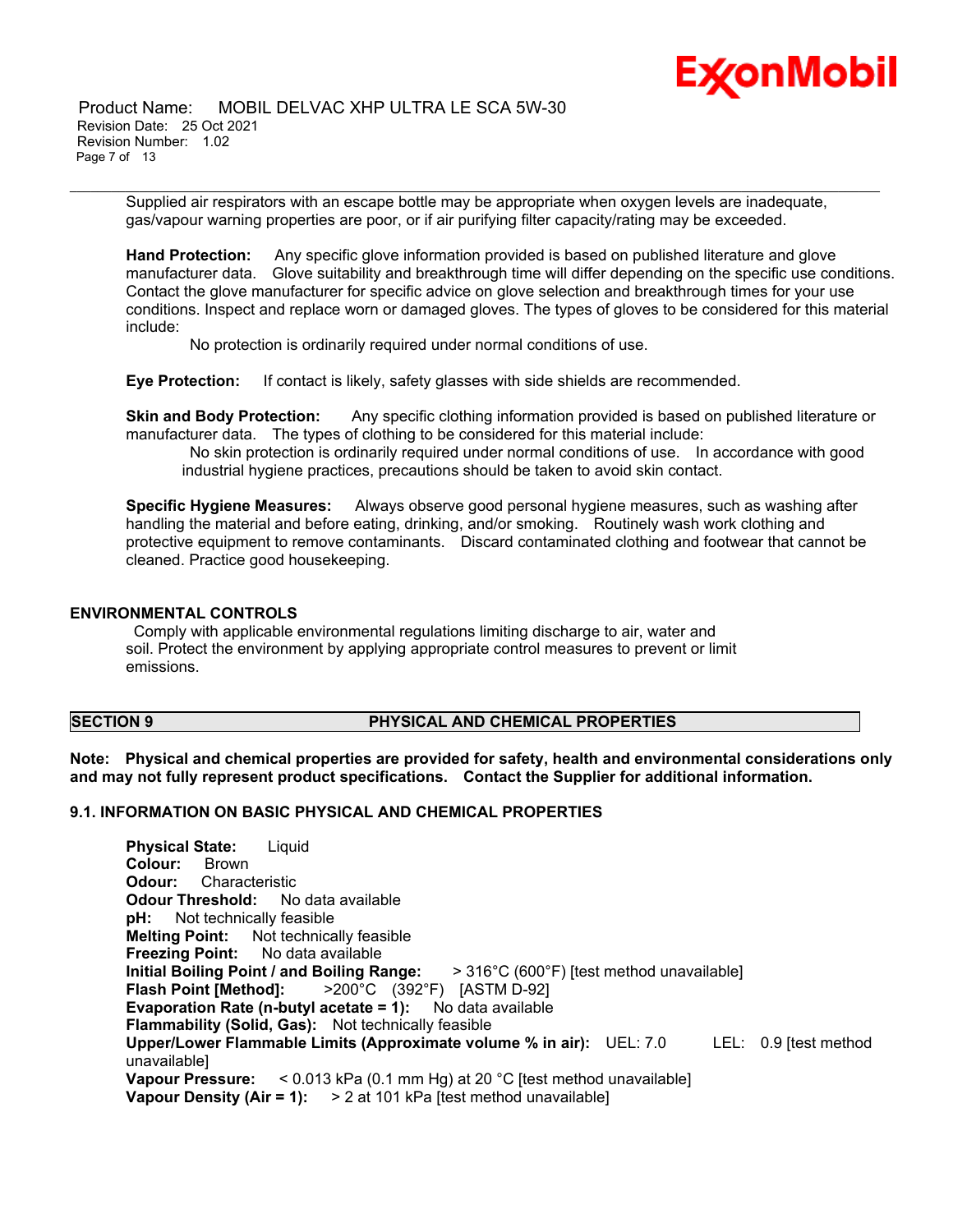Product Name: MOBIL DELVAC XHP ULTRA LE SCA 5W-30 Revision Date: 25 Oct 2021 Revision Number: 1.02 Page 8 of 13

**Relative Density (at 15 °C):** 0.853 [test method unavailable] **Solubility(ies): water** Negligible **Partition coefficient (n-Octanol/Water Partition Coefficient):** > 3.5 [test method unavailable] **Autoignition Temperature:** No data available **Decomposition Temperature:** No data available **Viscosity:** 69.5 cSt (69.5 mm2/sec) at 40ºC | 11.6 cSt (11.6 mm2/sec) at 100°C [ASTM D 445] **Explosive Properties:** None **Oxidizing Properties:** None

\_\_\_\_\_\_\_\_\_\_\_\_\_\_\_\_\_\_\_\_\_\_\_\_\_\_\_\_\_\_\_\_\_\_\_\_\_\_\_\_\_\_\_\_\_\_\_\_\_\_\_\_\_\_\_\_\_\_\_\_\_\_\_\_\_\_\_\_\_\_\_\_\_\_\_\_\_\_\_\_\_\_\_\_\_\_\_\_\_\_\_\_\_\_\_\_\_\_\_\_\_\_\_\_\_\_\_\_\_\_\_\_\_\_\_\_\_

## **9.2. OTHER INFORMATION**

**Pour Point:**  $-27^{\circ}$ C (-17<sup>°</sup>F) [test method unavailable] **DMSO Extract (mineral oil only), IP-346:** < 3 %wt

#### **SECTION 10 STABILITY AND REACTIVITY**

**10.1. REACTIVITY:** See sub-sections below.

**10.2. CHEMICAL STABILITY:** Material is stable under normal conditions.

**10.3. POSSIBILITY OF HAZARDOUS REACTIONS:** Hazardous polymerization will not occur.

**10.4. CONDITIONS TO AVOID:** Excessive heat. High energy sources of ignition.

**10.5. INCOMPATIBLE MATERIALS:** Strong oxidisers

**10.6. HAZARDOUS DECOMPOSITION PRODUCTS:** Material does not decompose at ambient temperatures.

#### **SECTION 11 TOXICOLOGICAL INFORMATION**

## **11.1. INFORMATION ON TOXICOLOGICAL EFFECTS**

| <b>Hazard Class</b>                                                | <b>Conclusion / Remarks</b>                                                                      |
|--------------------------------------------------------------------|--------------------------------------------------------------------------------------------------|
| <b>Inhalation</b>                                                  |                                                                                                  |
| Acute Toxicity: No end point data for<br>lmaterial.                | Minimally Toxic. Based on assessment of the components.                                          |
| Irritation: No end point data for material.                        | Negligible hazard at ambient/normal handling temperatures.                                       |
| Ingestion                                                          |                                                                                                  |
| Acute Toxicity: No end point data for<br>lmaterial.                | Minimally Toxic. Based on assessment of the components.                                          |
| <b>Skin</b>                                                        |                                                                                                  |
| Acute Toxicity: No end point data for<br>material.                 | Minimally Toxic. Based on assessment of the components.                                          |
| Skin Corrosion/Irritation: No end point data<br>for material.      | Negligible irritation to skin at ambient temperatures. Based on<br>assessment of the components. |
| Eye                                                                |                                                                                                  |
| Serious Eye Damage/Irritation: No end point<br>ldata for material. | May cause mild, short-lasting discomfort to eyes. Based on<br>assessment of the components.      |
| <b>Sensitisation</b>                                               |                                                                                                  |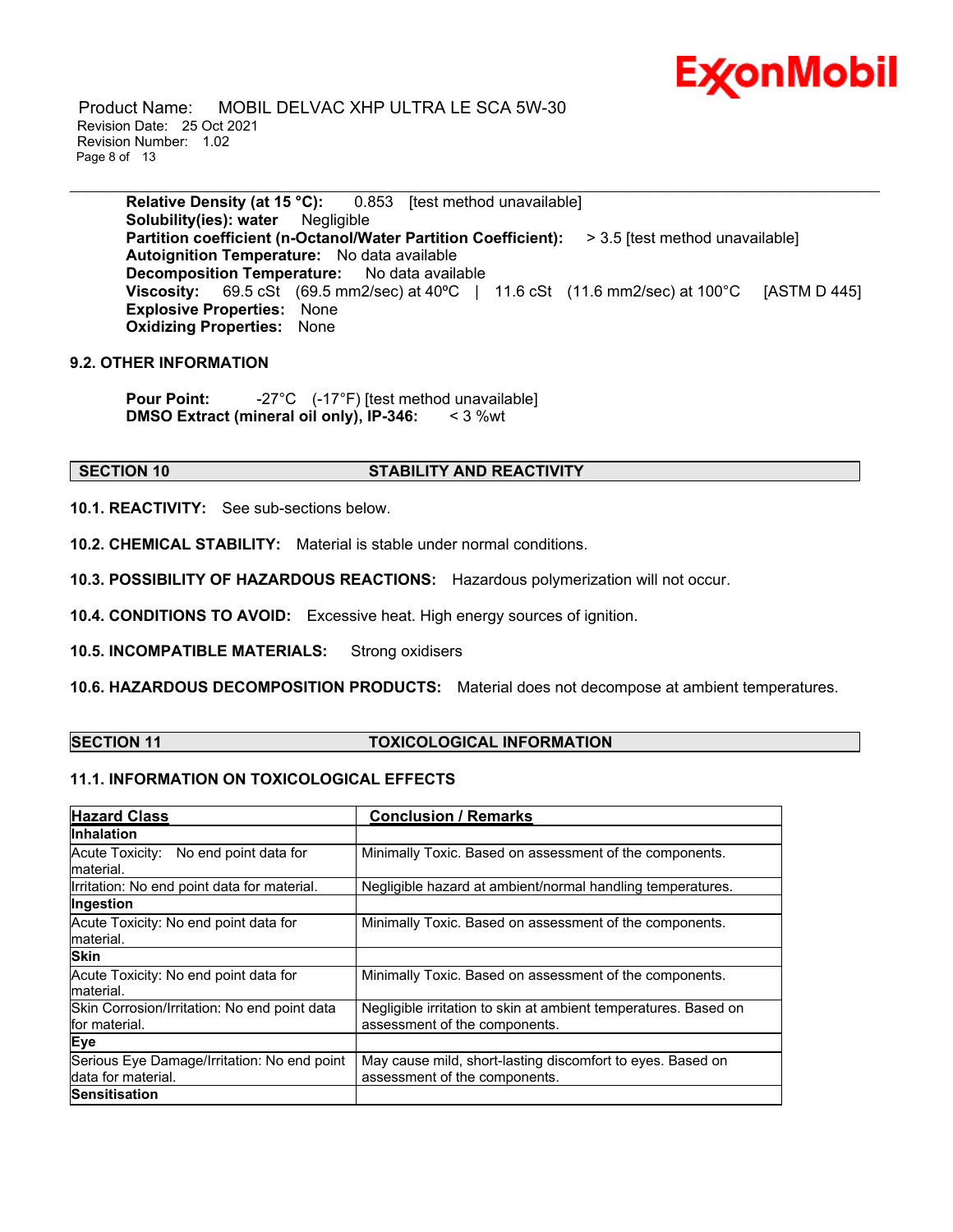

#### Product Name: MOBIL DELVAC XHP ULTRA LE SCA 5W-30 Revision Date: 25 Oct 2021 Revision Number: 1.02 Page 9 of 13

| Respiratory Sensitization: No end point data<br>lfor material.    | Not expected to be a respiratory sensitizer.                                                                      |
|-------------------------------------------------------------------|-------------------------------------------------------------------------------------------------------------------|
| Skin Sensitization: No end point data for<br>material.            | Not expected to be a skin sensitizer. Based on assessment of the<br>components.                                   |
| <b>Aspiration:</b> Data available.                                | Not expected to be an aspiration hazard. Based on physico-<br>chemical properties of the material.                |
| Germ Cell Mutagenicity: No end point data<br>lfor material.       | Not expected to be a germ cell mutagen. Based on assessment of<br>the components.                                 |
| <b>Carcinogenicity:</b> No end point data for<br>material.        | Not expected to cause cancer. Based on assessment of the<br>components.                                           |
| <b>Reproductive Toxicity:</b> No end point data<br>lfor material. | Not expected to be a reproductive toxicant. Based on assessment<br>of the components.                             |
| Lactation: No end point data for material.                        | Not expected to cause harm to breast-fed children.                                                                |
| <b>Specific Target Organ Toxicity (STOT)</b>                      |                                                                                                                   |
| Single Exposure: No end point data for<br>material.               | Not expected to cause organ damage from a single exposure.                                                        |
| Repeated Exposure: No end point data for<br>material.             | Not expected to cause organ damage from prolonged or repeated<br>exposure. Based on assessment of the components. |

## **OTHER INFORMATION**

#### **For the product itself:**

Component concentrations in this formulation would not be expected to cause skin sensitization, based on tests of the components, this formulation, or similar formulations.

Diesel engine oils: Not carcinogenic in animals tests. Used and unused diesel engine oils did not produce any carcinogenic effects in chronic mouse skin painting studies. Oils that are used in gasoline engines may become hazardous and display the following properties: Carcinogenic in animal tests. Caused mutations in vitro. Possible allergen and photoallergen. Contains polycyclic aromatic compounds (PAC) from combustion products of gasoline and/or thermal degradation products.

#### **Contains:**

Base oil severely refined: Not carcinogenic in animal studies. Representative material passes IP-346, Modified Ames test, and/or other screening tests. Dermal and inhalation studies showed minimal effects; lung non-specific infiltration of immune cells, oil deposition and minimal granuloma formation. Not sensitising in test animals.

#### **SECTION 12 ECOLOGICAL INFORMATION**

The information given is based on data for the material, components of the material, or for similar materials, through the application of bridging principals.

#### **12.1. TOXICITY**

Base oil component -- Not expected to be harmful to aquatic organisms.

## **12.2. PERSISTENCE AND DEGRADABILITY** Not determined.

#### **12.3. BIOACCUMULATIVE POTENTIAL** Not determined.

#### **12.4. MOBILITY IN SOIL**

 Base oil component -- Low solubility and floats and is expected to migrate from water to the land. Expected to partition to sediment and wastewater solids.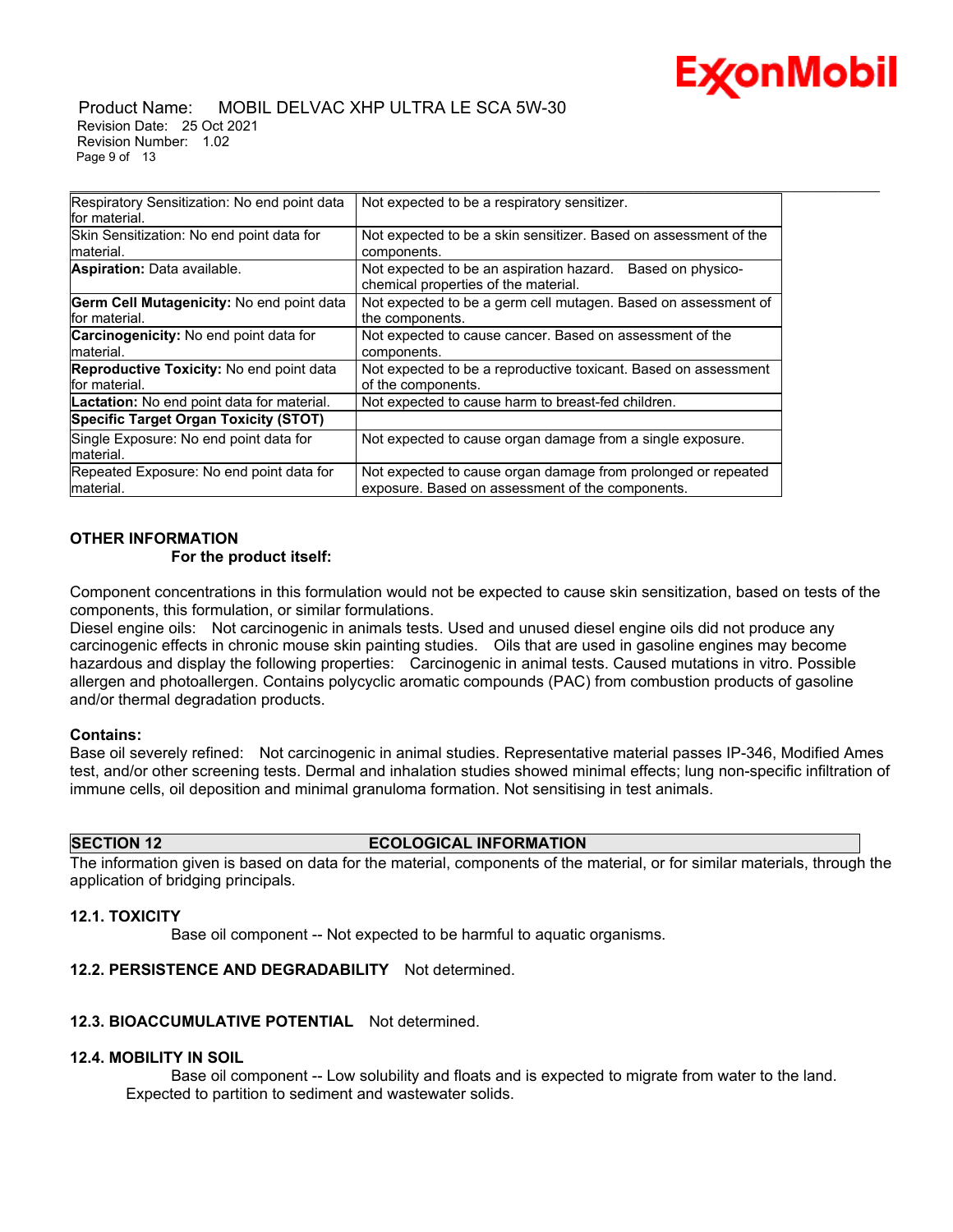

 Product Name: MOBIL DELVAC XHP ULTRA LE SCA 5W-30 Revision Date: 25 Oct 2021 Revision Number: 1.02 Page 10 of 13

#### **12.5. PERSISTENCE, BIOACCUMULATION AND TOXICITY FOR SUBSTANCE(S)**

Material does not meet the Reach Annex XIII criteria for PBT or vPvB.

#### **12.6. OTHER ADVERSE EFFECTS**

No adverse effects are expected.

#### **SECTION 13 DISPOSAL CONSIDERATIONS**

\_\_\_\_\_\_\_\_\_\_\_\_\_\_\_\_\_\_\_\_\_\_\_\_\_\_\_\_\_\_\_\_\_\_\_\_\_\_\_\_\_\_\_\_\_\_\_\_\_\_\_\_\_\_\_\_\_\_\_\_\_\_\_\_\_\_\_\_\_\_\_\_\_\_\_\_\_\_\_\_\_\_\_\_\_\_\_\_\_\_\_\_\_\_\_\_\_\_\_\_\_\_\_\_\_\_\_\_\_\_\_\_\_\_\_\_\_

Disposal recommendations based on material as supplied. Disposal must be in accordance with current applicable laws and regulations, and material characteristics at time of disposal.

#### **13.1. WASTE TREATMENT METHODS**

Product is suitable for burning in an enclosed controlled burner for fuel value or disposal by supervised incineration at very high temperatures to prevent formation of undesirable combustion products. Protect the environment. Dispose of used oil at designated sites. Minimize skin contact. Do not mix used oils with solvents, brake fluids or coolants.

#### **European Waste Code:** 13 02 06\*

NOTE: These codes are assigned based upon the most common uses for this material and may not reflect contaminants resulting from actual use. Waste producers need to assess the actual process used when generating the waste and its contaminants in order to assign the proper waste disposal code(s).

This material is considered as hazardous waste pursuant to The Hazardous Waste Regulations (HWR), and subject to the provisions of those Regulations.

**Empty Container Warning** Empty Container Warning (where applicable): Empty containers may contain residue and can be dangerous. Do not attempt to refill or clean containers without proper instructions. Empty drums should be completely drained and safely stored until appropriately reconditioned or disposed. Empty containers should be taken for recycling, recovery, or disposal through suitably qualified or licensed contractor and in accordance with governmental regulations. DO NOT PRESSURISE, CUT, WELD, BRAZE, SOLDER, DRILL, GRIND, OR EXPOSE SUCH CONTAINERS TO HEAT, FLAME, SPARKS, STATIC ELECTRICITY, OR OTHER SOURCES OF IGNITION. THEY MAY EXPLODE AND CAUSE INJURY OR DEATH.

#### **SECTION 14 TRANSPORT INFORMATION**

**LAND (ADR/RID): 14.1-14.6** Not Regulated for Land Transport

**INLAND WATERWAYS (ADN): 14.1-14.6** Not Regulated for Inland Waterways Transport

**SEA (IMDG): 14.1-14.6** Not Regulated for Sea Transport according to IMDG-Code

**SEA (MARPOL 73/78 Convention - Annex II):**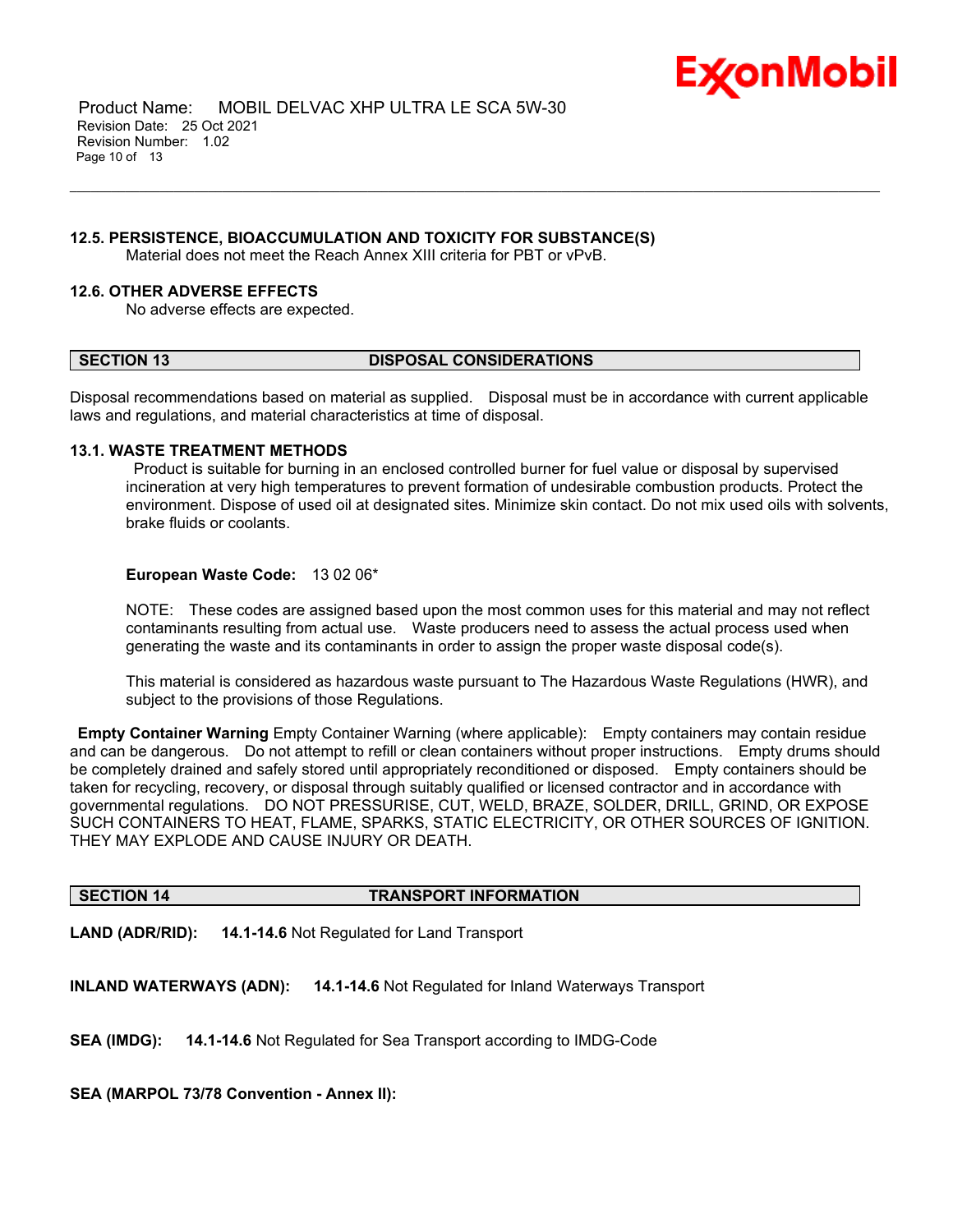

 Product Name: MOBIL DELVAC XHP ULTRA LE SCA 5W-30 Revision Date: 25 Oct 2021 Revision Number: 1.02 Page 11 of 13

#### **14.7. Transport in bulk according to Annex II of MARPOL 73/78 and the IBC Code** Not classified according to Annex II

\_\_\_\_\_\_\_\_\_\_\_\_\_\_\_\_\_\_\_\_\_\_\_\_\_\_\_\_\_\_\_\_\_\_\_\_\_\_\_\_\_\_\_\_\_\_\_\_\_\_\_\_\_\_\_\_\_\_\_\_\_\_\_\_\_\_\_\_\_\_\_\_\_\_\_\_\_\_\_\_\_\_\_\_\_\_\_\_\_\_\_\_\_\_\_\_\_\_\_\_\_\_\_\_\_\_\_\_\_\_\_\_\_\_\_\_\_

**AIR (IATA): 14.1-14.6** Not Regulated for Air Transport

#### **SECTION 15 REGULATORY INFORMATION**

#### **REGULATORY STATUS AND APPLICABLE LAWS AND REGULATIONS**

**Listed or exempt from listing/notification on the following chemical inventories :** AIIC, DSL, ENCS, IECSC, KECI, TCSI, TSCA

 **Special Cases:**

| Inventory | <b>Status</b> |
|-----------|---------------|
| L PICCS   | Appiv         |
| טטט،      | `SUICUONS     |

#### **15.1. SAFETY, HEALTH AND ENVIRONMENTAL REGULATIONS/LEGISLATION SPECIFIC FOR THE SUBSTANCE OR MIXTURE**

#### **Applicable UK legislation:**

 REACH [... Registration, Evaluation, Authorisation and Restriction of Chemicals ... and amendments thereto]

 CLP [Classification, labelling and packaging of substances and mixtures.. and amendments thereto]

**REACH Restrictions on the manufacturing, placing on the market and use of certain dangerous substances, mixtures and articles (Annex XVII):**

The following entries of Annex XVII may be considered for this product: None

#### **15.2. CHEMICAL SAFETY ASSESSMENT**

**REACH Information:** A Chemical Safety Assessment has been carried out for one or more substances present in the material.

## **SECTION 16 OTHER INFORMATION**

**REFERENCES:** Sources of information used in preparing this SDS included one or more of the following: results from in house or supplier toxicology studies, CONCAWE Product Dossiers, publications from other trade associations, such as the EU Hydrocarbon Solvents REACH Consortium, U.S. HPV Program Robust Summaries, the EU IUCLID Data Base, U.S. NTP publications, and other sources, as appropriate.

List of abbreviations and acronyms that could be (but not necessarily are) used in this safety data sheet: **Acronym Full text**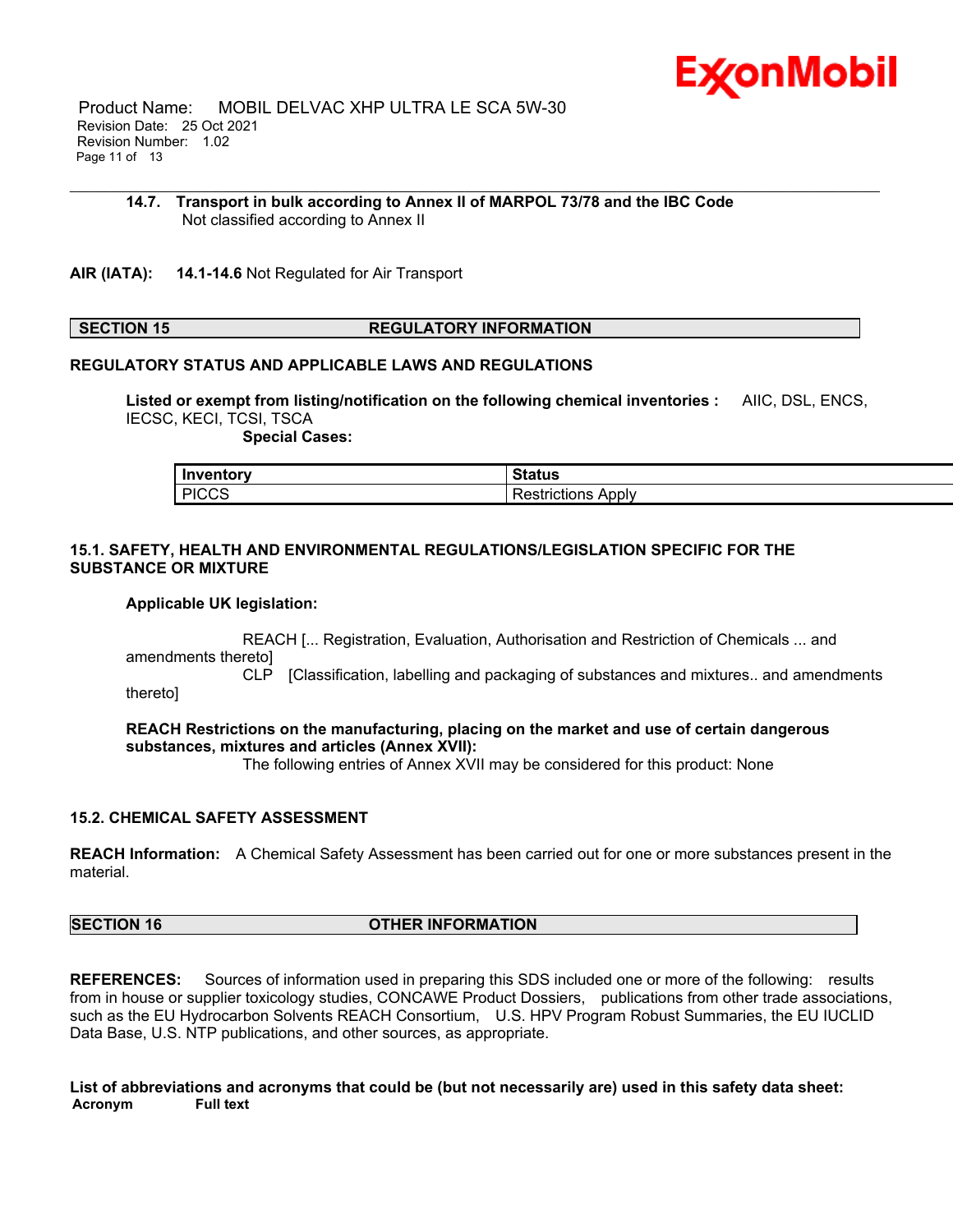Product Name: MOBIL DELVAC XHP ULTRA LE SCA 5W-30 Revision Date: 25 Oct 2021 Revision Number: 1.02 Page 12 of 13

| N/A           | Not applicable                                                                                   |
|---------------|--------------------------------------------------------------------------------------------------|
| N/D           | Not determined                                                                                   |
| NE.           | Not established                                                                                  |
| <b>VOC</b>    | Volatile Organic Compound                                                                        |
| <b>AIIC</b>   | Australian Inventory of Industrial Chemicals                                                     |
| AIHA WEEL     | American Industrial Hygiene Association Workplace Environmental Exposure Limits                  |
| ASTM          | ASTM International, originally known as the American Society for Testing and Materials (ASTM)    |
| <b>DSL</b>    | Domestic Substance List (Canada)                                                                 |
| <b>EINECS</b> | European Inventory of Existing Commercial Substances                                             |
| <b>ELINCS</b> | European List of Notified Chemical Substances                                                    |
| <b>ENCS</b>   | Existing and new Chemical Substances (Japanese inventory)                                        |
| <b>IECSC</b>  | Inventory of Existing Chemical Substances in China                                               |
| KECI          | Korean Existing Chemicals Inventory                                                              |
| <b>NDSL</b>   | Non-Domestic Substances List (Canada)                                                            |
| NZIoC         | New Zealand Inventory of Chemicals                                                               |
| <b>PICCS</b>  | Philippine Inventory of Chemicals and Chemical Substances                                        |
| <b>TLV</b>    | Threshold Limit Value (American Conference of Governmental Industrial Hygienists)                |
| <b>TSCA</b>   | Toxic Substances Control Act (U.S. inventory)                                                    |
| <b>UVCB</b>   | Substances of Unknown or Variable composition, Complex reaction products or Biological materials |
| LC            | Lethal Concentration                                                                             |
| LD            | Lethal Dose                                                                                      |
| LL.           | Lethal Loading                                                                                   |
| EC            | <b>Effective Concentration</b>                                                                   |
| EL.           | Effective Loading                                                                                |
| <b>NOEC</b>   | No Observable Effect Concentration                                                               |
| <b>NOELR</b>  | No Observable Effect Loading Rate                                                                |
|               |                                                                                                  |

\_\_\_\_\_\_\_\_\_\_\_\_\_\_\_\_\_\_\_\_\_\_\_\_\_\_\_\_\_\_\_\_\_\_\_\_\_\_\_\_\_\_\_\_\_\_\_\_\_\_\_\_\_\_\_\_\_\_\_\_\_\_\_\_\_\_\_\_\_\_\_\_\_\_\_\_\_\_\_\_\_\_\_\_\_\_\_\_\_\_\_\_\_\_\_\_\_\_\_\_\_\_\_\_\_\_\_\_\_\_\_\_\_\_\_\_\_

#### **KEY TO THE H-CODES CONTAINED IN SECTION 3 OF THIS DOCUMENT (for information only):**

[Acute Tox. 5 H303]: May be harmful if swallowed; Acute Tox Oral, Cat 5 Asp. Tox. 1 H304: May be fatal if swallowed and enters airways; Aspiration, Cat 1 Skin Irrit. 2 H315: Causes skin irritation; Skin Corr/Irritation, Cat 2 Eye Dam. 1 H318: Causes serious eye damage; Serious Eye Damage/Irr, Cat 1 [Aquatic Acute 2 H401]: Toxic to aquatic life; Acute Env Tox, Cat 2 Aquatic Chronic 2 H411: Toxic to aquatic life with long lasting effects; Chronic Env Tox, Cat 2 Aquatic Chronic 4 H413: May cause long lasting harmful effects to aquatic life; Chronic Env Tox, Cat 4

#### **THIS SAFETY DATA SHEET CONTAINS THE FOLLOWING REVISIONS:**

Composition: Component Table for REACH information was modified. Section 16: HCode Key information was modified.

----------------------------------------------------------------------------------------------------------------------------------------------------- The information and recommendations contained herein are, to the best of ExxonMobil's knowledge and belief, accurate and reliable as of the date issued. You can contact ExxonMobil to insure that this document is the most current available from ExxonMobil. The information and recommendations are offered for the user's consideration and examination. It is the user's responsibility to satisfy itself that the product is suitable for the intended use. If buyer repackages this product, it is the user's responsibility to insure proper health, safety and other necessary information is included with and/or on the container. Appropriate warnings and safe-handling procedures should be provided to handlers and users. Alteration of this document is strictly prohibited. Except to the extent required by law, republication or retransmission of this document, in whole or in part, is not permitted. The term, "ExxonMobil" is used for convenience, and may include any one or more of ExxonMobil Chemical Company, Exxon Mobil Corporation, or any affiliates in which they directly or indirectly hold any interest.